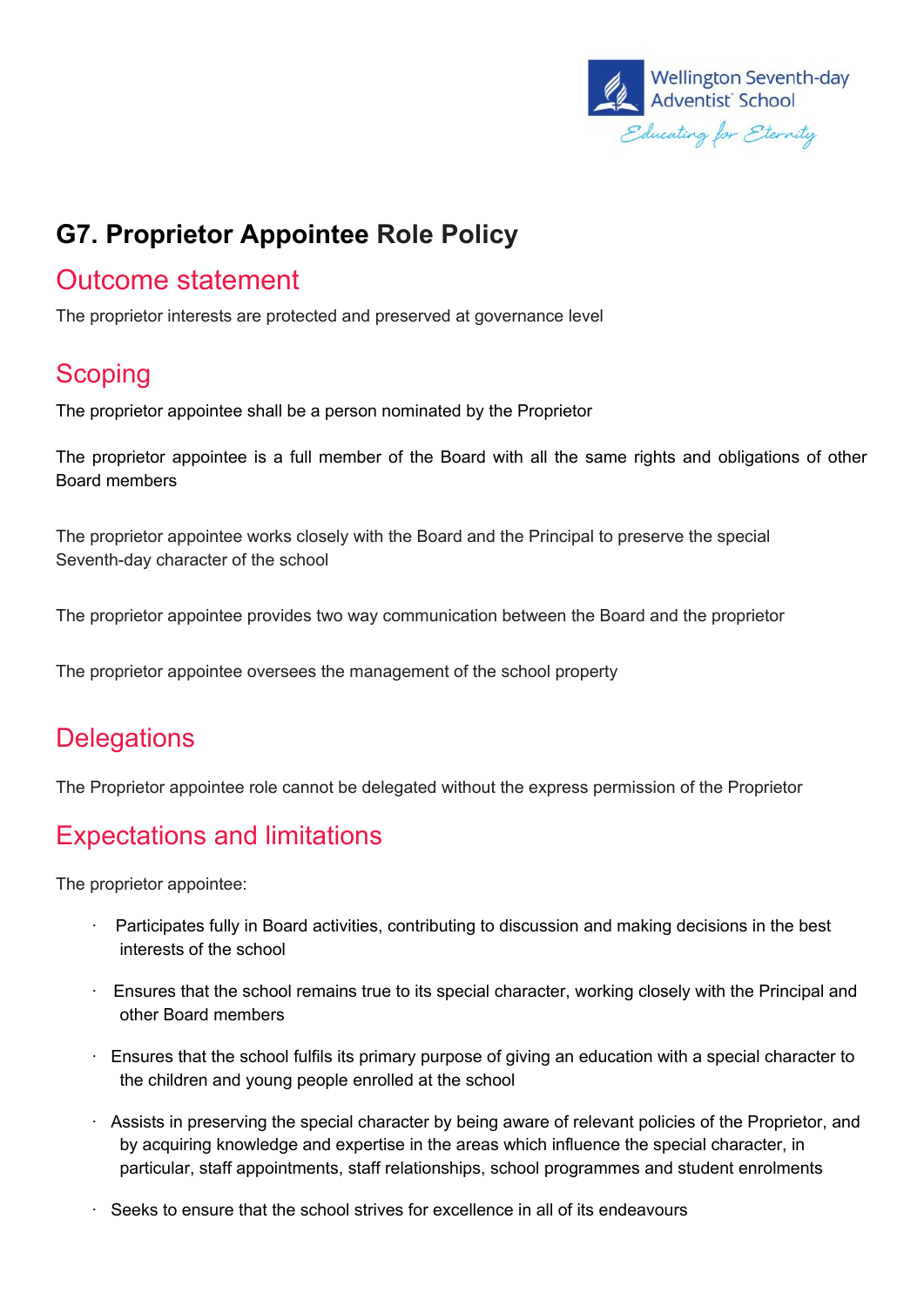- · Is sensitive to matters of equity and justice, and have respect for different cultural, ethnic and family backgrounds and circumstances
- · Supports the Religious Education programme and the Head of Bible, and/or support educational programmes that foster the special character, and staff with a particular responsibility for special character
- · Ensures the Proprietor's property is kept in good order
- · Is a channel of regular communication between the school and Proprietor and communicates with the Proprietor about property issues
- · Provides an annual written report to the Proprietor covering both strengths and weaknesses and contains the views of the Appointees even if these opinions are not shared by the remainder of the Board (as a matter of courtesy a copy of the report is shown to the Principal and presented to the Board). The report to the proprietor needs to include a statement about the amount of the Operations Grant which is allotted to repair and maintenance, and the amount actually spent on repair and maintenance
- · Reports promptly to the Proprietor about issues that are the concern of the Proprietor. These include issues relating to the Proprietor's legal responsibility for special character and for property
- · Liaises with the Proprietor, particularly if anything of a serious nature emerges or happens in the school, which could cause the school's effectiveness or reputation to be jeopardised
- $\cdot$  Is conscious of the close relationship that needs to exist between the school and the community that ascribes to the special character of the school, and assist in fostering that relationship
- · Ensures that there is at least one Proprietor's Appointee on any committee dealing with staff appointment matters. This includes direct involvement in the appointment process when the right to make particular appointments is delegated to the Principal
- · Informs the proprietor of any intention of resigning from the position of Proprietor's Appointee, then informs the Chair of the Board

#### Procedures/supporting documentation

- Proprietors handbook for NZ Adventist School Board of Trustees
- School Governance Policies
- School Deed of Integration Agreement
- Special Character Policy

#### **Monitoring**

- Board minutes
- Annual report to proprietor

### Legislative compliance

# Implementation

1. Implementation and review of the Proprietor Appointee Role Policy is the responsibility of the Chair